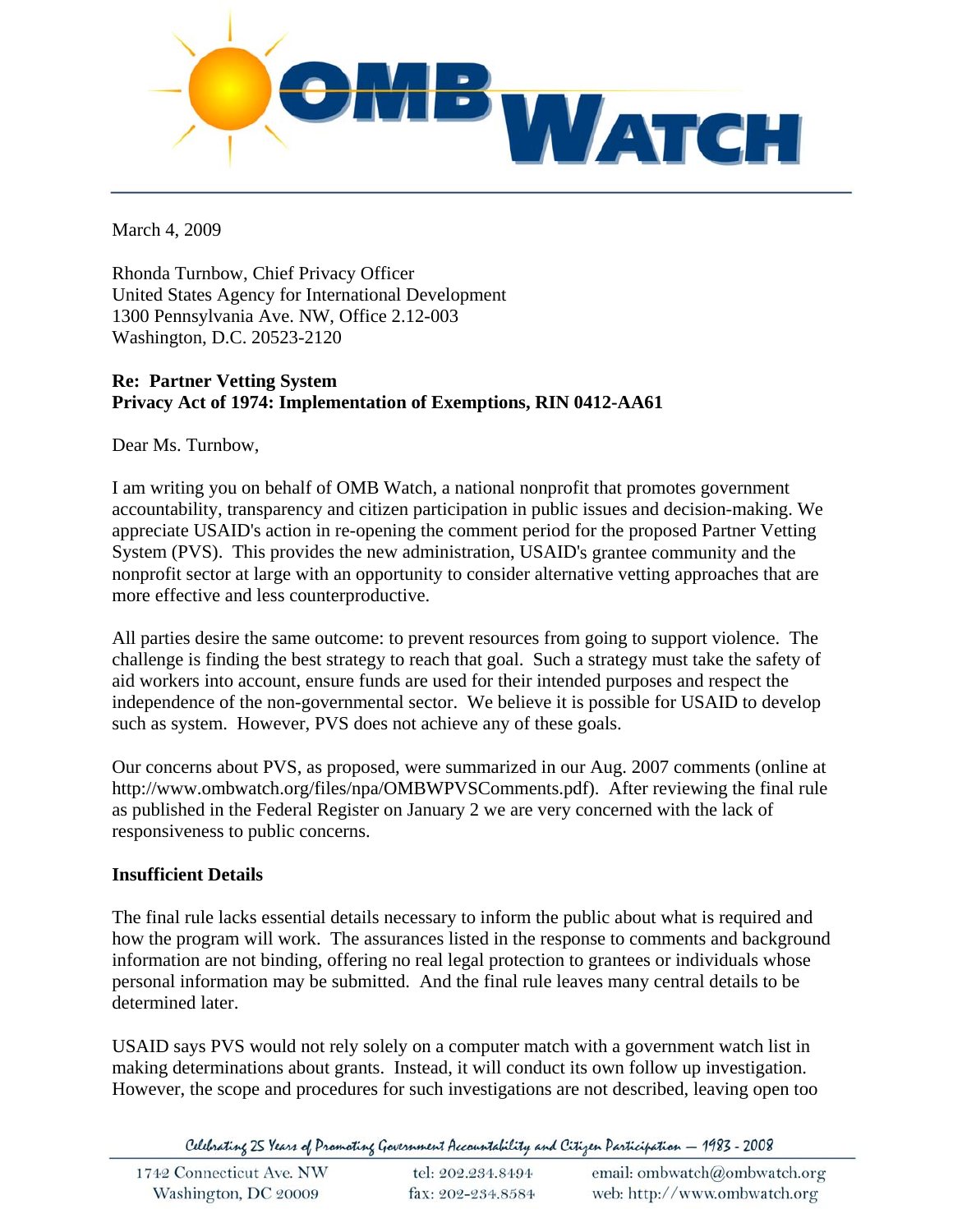much flexibility, seemingly subjective to those in charge of "looking behind" the match. This also allows for the possibility that determinations could be made on the basis of incomplete sources. We are also concerned that this review will not include any clarifying or explanatory information provided by the applicant, because the applicant seemingly will not be told until after a determination is made. This could result in unfair denials and/or delays in program implementation. It may prove helpful if this practice is detailed with more specifics, for example, will more than one person be going through this process?

Critical terms are left undefined. For example, USAID does not explain what a "risk to national security" is or what criteria are used to deem an individual or group to be such a risk. It also does not define what constitutes indirect association that would trigger a denial for a grant.

USAID says PVS screening results will not be utilized to create lists of organizations which would then be used for subsequent screening. However, it does not describe any procedures to ensure that information on individuals is not inadvertently retained in intelligence databases. This is a logical concern for people required to submit information, since errors in federal databases have been documented. Most recently, the *Washington Post* revealed that the names of peaceful protesters and advocates were track[ed](#page-1-0) by the Department of Homeland Security and transferred to Maryland State Police databases.<sup>1</sup>

## **A Solution In Search of a Problem**

USAID notes allegations in the media and by the government that its funds may have gone to organizations controlled by Hamas, and in Pakistan and Bosnia "about whom derogatory information was reported." [p. 10] On December 10, 2007, the Office of Inspector General (IG) issued a report in response to these concerns and showed that although procedural violations occurred, none of these grants assisted a designated terrorist organization. The audit found that "[s]ince 2002, USAID/West Bank and Gaza has provided funding for 16 subawards (from 8 different USAID prime recipients) for approximately \$900,000 to the Islamic University in Gaza, 14 of which were awarded prior to 2006. Also since 2002, USAID/West Bank and Gaza arranged to have the Islamic University in Gaza vetted eight times—most recently in February 2006. None of these vetting requests resulted in derogatory information. Of these 16 subawards, 2 subawards totaling approximately \$87,000 were awarded after Hamas claimed a parliamentary majority in the election of January 2006. In each of these cases, vetting was conducted."[2](#page-1-1) The IG also examined scholarships provided to students at the Islamic University in Gaza and found that vetting was in fact conducted. USAID failed to follow its own vetting procedures in two of twenty-six cases, which does not prove that USAID funded terrorists, but made bureaucratic errors. Expanding the USAID/West Bank and Gaza program will inevitably cause more mistakes and lapse in procedure.

More disturbingly, USAID is not concerned with proof, and even though "none of these grant activities resulted in assistance being furnished directly to a designated individual or entity,"

<span id="page-1-0"></span><sup>1</sup> Washington Post, *Federal Agency Aided Md. Spying*, Feb. 17, 2009

http://www.washingtonpost.com/wp-dyn/content/article/2009/02/16/AR2009021601131.html 2

<span id="page-1-1"></span><sup>&</sup>lt;sup>2</sup> http://nefafoundation.org/miscellaneous/FeaturedDocs/USAIDOIG\_IUGAudit.pdf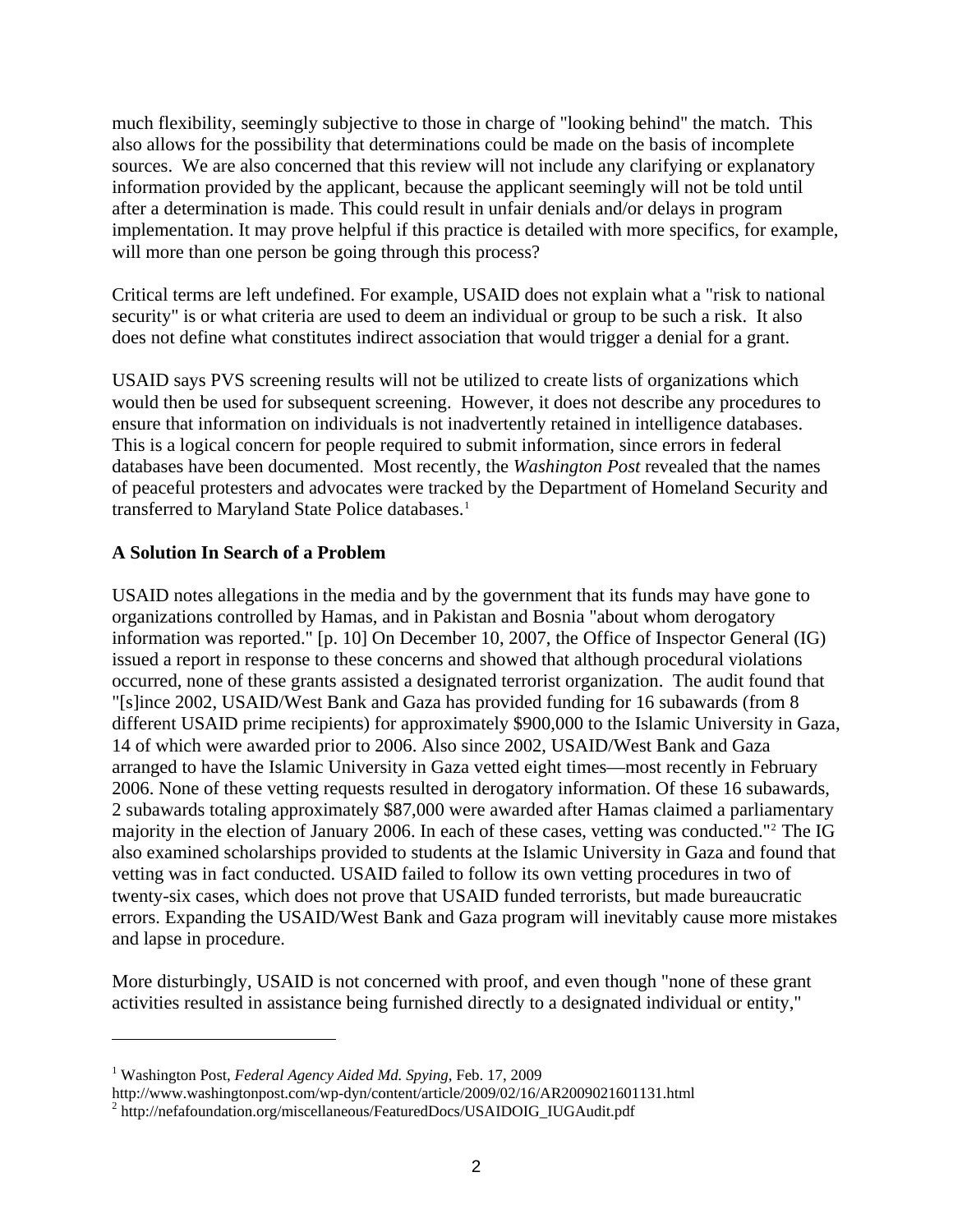USAID does not feel it should wait to implement a vetting system, "even the suggestion that our funds or resources are benefiting terrorists is harmful to U.S. foreign policy and U.S. national interests." Regulating based on hearsay may be liable to misjudgments, and discredit the most valuable form of vetting, the expertise of the NGO sector and already developed standards to protect the integrity of their operations. While preventative action makes sense, PVS does not. It ignores the benefits of person-to-person due diligence that focuses on how resources are used and what results are achieved.

### **Problems with Due Process**

The final rule provides limited information regarding an appeal process. It states that any denial of funding will be accompanied with reasoning and an opportunity for the organization to appeal administratively, however this appeal process is not described in any way. In fact, the appeal process appears to be undetermined. Immediately following the mention of an appeal, the rule references areas that are not developed; "procedures remain to be developed as part of the Agency's guidance and protocol development process." USAID thereby avoids hearing/receiving and acting upon public comment and input on critical aspects of the program. By the time such guidance is in place, the rule will be final, without public comment on important specifics of PVS. More information should be made available for comment regarding this appeal process before implementing PVS.

### **Safety of Aid Workers**

Many comments to the proposed PVS rule in 2007 explained that collecting highly personal information from program partners in foreign countries to be turned over to the U.S. government compromises the independence of the organization in the eyes of local populations, creating the perception that USAID grantees are instruments of the U.S. government. In response, the Jan. 2 final rule remains unchanged and simply states that a purpose of PVS is to enhance the safety of USAID personnel. This ignores commenter's concerns that lie in the perception upon collecting personal information, which is that grantees are acting as agents of the U.S. government. Rather than alleviating risk this could create new dangers for aid workers, who already work in very difficult areas. USAID must realize how significant it is that NGOs are seen as neutral and independent, especially in conflict zones. Recently, there has been a significant increase in the number of attacks against aid workers. Patronus Analytical, a group measuring the security risks in places receiving humanitarian aid, finds that 90 percent of relief worker deaths are nonaccidental. According to their findings, the second leading cause of aid worker deaths is "political/conflict" with deaths occurring in politically turbulent areas.

#### **Listchecking Is Not an Effective Strategy**

PVS fails to appreciate the due diligence already conducted by civil service organizations. The most effective way to prevent the diversion of funds is the fundament due diligence of organizations knowing their grantees and establishing relationships that encourage trust and transparency. The final rule issued on Jan. 2 references the U.S. Department of Treasury Anti-Terrorist Financing Guidelines: Voluntary Best Practices for U.S.-Based Charities, which relies heavily on list checking. NGOs have repeatedly called for the removal of these guidelines and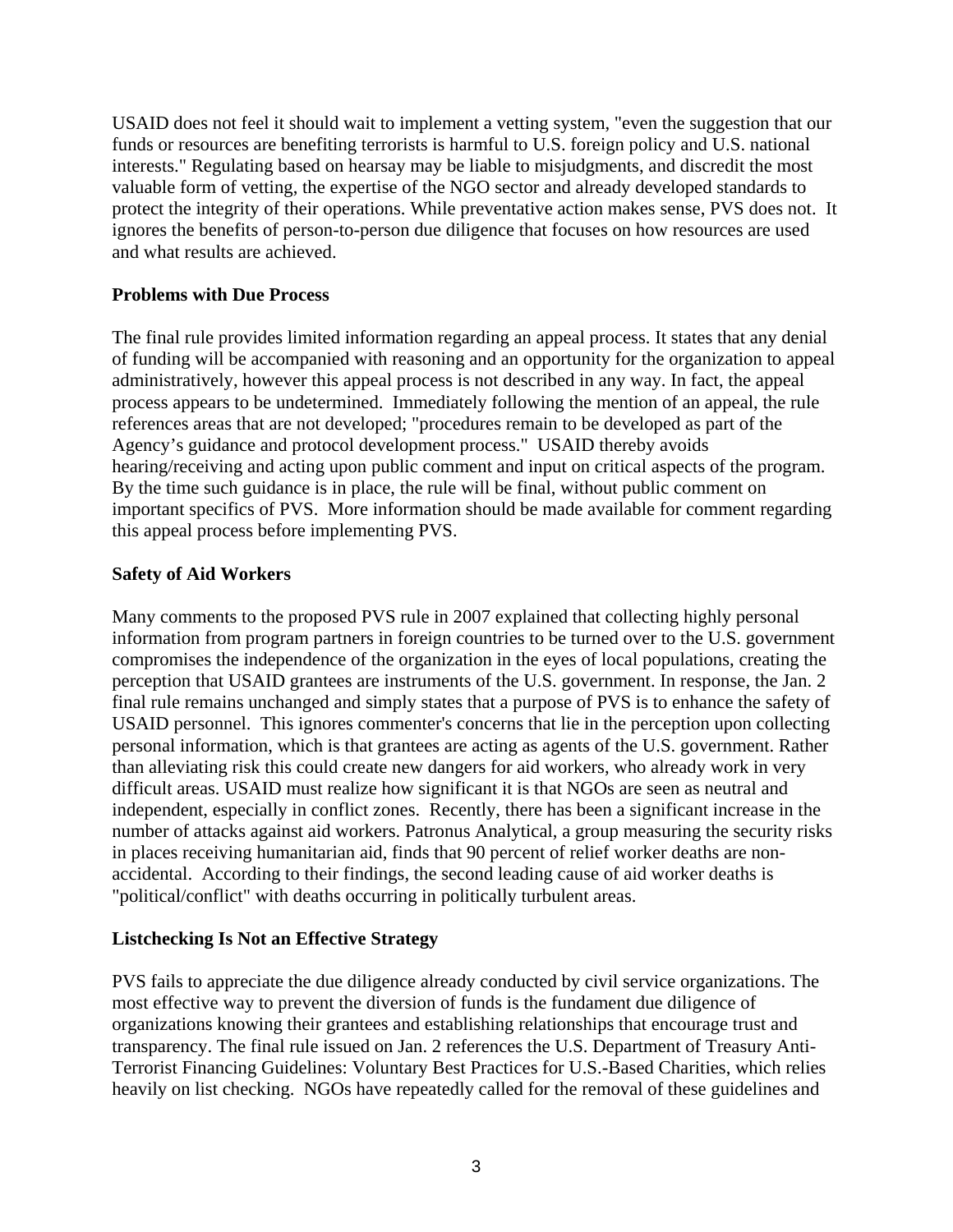list checking ignores the problems in government terrorist watch databases. The problem is so widespread that Congress is considering H.R. 559, the Fair, Accurate, Secure, and Timely Redress Act. It would create a process for individuals placed on government watch lists to challenge their classification. It has already passed in the House of Representatives by a wide margin.

We are concerned that PVS will use terrorist databases, which are much broader and larger than those available to the public such as the Specially Designated Global Terrorist (SDGT) list compiled by the Department of Treasury. These public lists are available so that, in appropriate circumstances, nonprofits can consult them in the course of their due diligence activities. Associations with persons beyond the official lists are perfectly legal, and should not be used to deny a grant application. The American Civil Liberties Union (ACLU) comments on the 2007 proposed rule said these databases "raise serious due process concerns….in light of the fact that the lists are error-filled and unreliable, with many false positives, and there is no effective means for challenging the fact that one is on the list." ACLU research has uncovered numerous cases of names being entered into terrorism-related databases because of activities supporting human rights, the environment, and other causes. (See http://www.washingtonpost.com/wpdyn/content/article/2009/01/03/AR2009010301993\_4.html?sid=ST2009010302013&s\_pos= and examples in *Collateral Damage: How the War on Terror Hurts Charities, Foundations, and the People They Serve, at* 

http://www.ombwatch.org/files/npadv/PDF/collateraldamage\_chapter8.pdf) A recent report from the International Committee of Jurists found that such lists are "often based on unsubstantiated secret information that cannot be contested" and the panel "received virtually uniform criticism of the listing process as it presently operates."[3](#page-3-0)

USAID should look at the experience of the Combined Federal Campaign (CFC) for a more appropriate strategy for using government lists. In 2004, the CFC began to require participating charities and foundations to sign an agreement certifying that they did not "knowingly employ individuals or contribute funds to organizations" found on terrorist watch lists created by the U.S. government, United Nations, or European Union. If a matching name was found, the organization was required to notify the CFC within 15 days. In November 2007, the CFC shifted its position away from mandatory list checking and issued new certification language that permitted participating charities and foundations to determine internally how best to comply with counterterrorism measures.[4](#page-3-1) On Nov. 7, 2005, the Office of Personnel Management formally withdrew the listchecking requirement.

CFC allowed each organization to determine the most effective steps to ensure its funds are spent solely on charitable activities. This organization-specific focus on due diligence is consistent with the legal and regulatory environment in which charitable organizations operate.

<span id="page-3-0"></span><sup>&</sup>lt;sup>3</sup> The International Commission of Jurists (ICJ) report "Assessing Damage, Urging Action" available at <http://ejp.icj.org/IMG/EJP-Report.pdf>

<span id="page-3-1"></span><sup>4</sup> *Federal Register*: March 29, 2005 (Volume 70, Number 59) Proposed Rules, pp. 15783-15784 at http://a257.g.akamaitech.net/7/257/2422/01jan20051800/edocket.access.gpo.gov/2005/05-6023.htm.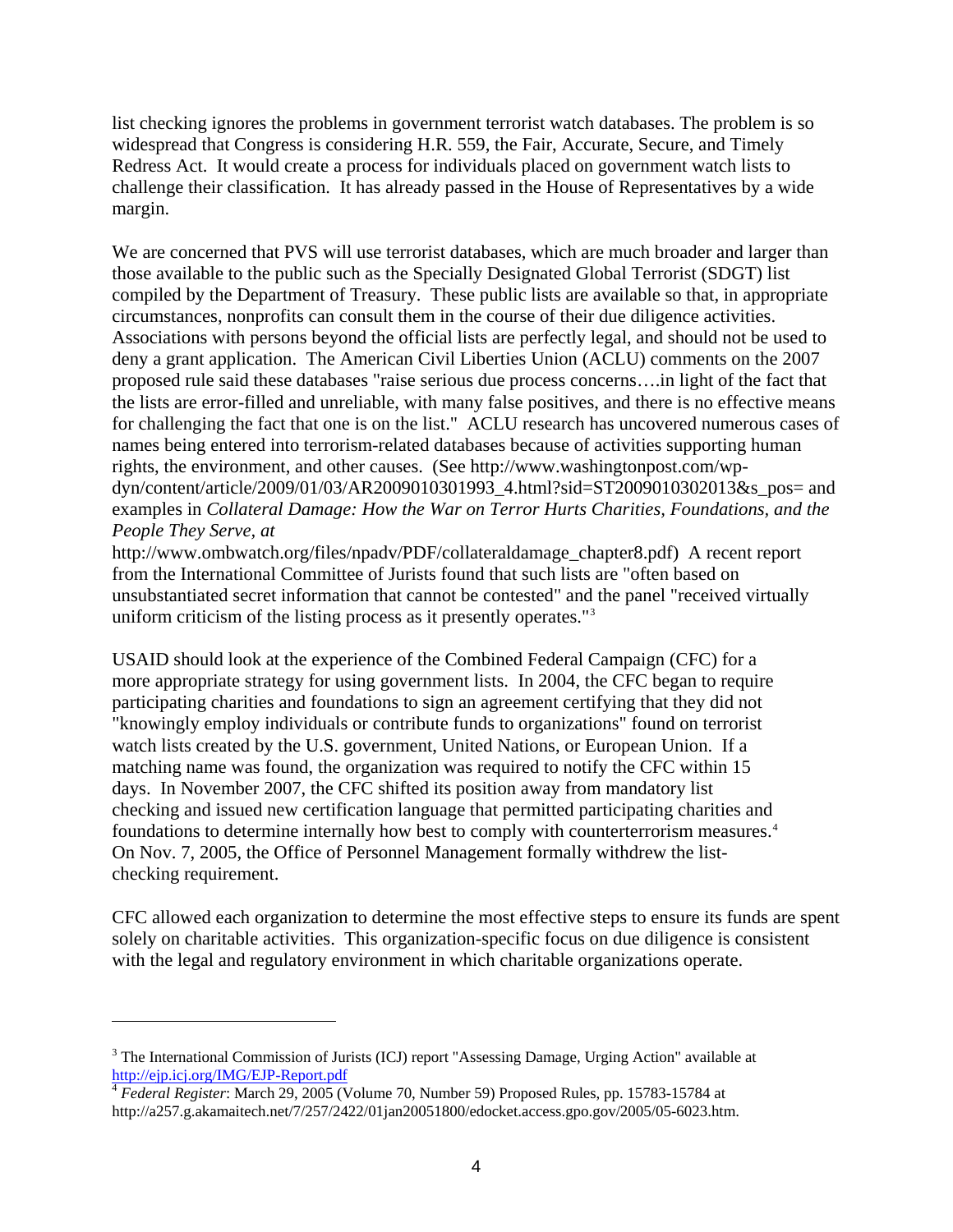One of the many resources nonprofits can draw on in their due diligence activities is the *Principles of International Charity,* published in 2005 by a working group of charities, grantmakers and advocacy groups. The Principles include specific examples that reflect multiple approaches charities can take to prevent diversion of funds for terrorist purposes. The full text of the Principles is available online at

http://www.cof.org/files/Documents/International\_Programs/2005Publications/Principles\_Final. pdf. The principles include;

- *Charitable organizations must comply with both U.S. laws applicable to charities and the relevant laws of the foreign jurisdictions in which they engage in charitable work. Charitable organizations, however, are non-governmental entities that are not agents for enforcement of U.S. or foreign laws or the policies reflected in them.*
- *Consistent with the privilege inherent in their tax-exempt status, charitable organizations must exclusively pursue the charitable purposes for which they were organized and chartered.*
- *Fiscal responsibility is fundamental to international charitable work.*
- *The responsibility for observance of relevant laws and adoption and implementation of practices consistent with the principles contained herein ultimately lies with the governing board of each individual charitable organization.*
- *Charitable organizations may choose to adopt practices in addition to those required by*  law that, in their judgment, provide additional confidence that all assets – whether *resources or services – are used exclusively for charitable purposes.*
- When supplying charitable services, fiscal responsibility on the part of a provider *involves taking appropriate measures to reduce the risk that its assets would be used for non-charitable purposes.*
- *Each charitable organization must safeguard its relationship with the communities it serves in order to deliver effective programs. This relationship is founded on local understanding and acceptance of the independence of the charitable organization.*

## **Conclusion**

For all the reasons cited, and to protect the integrity of USAID programs, we urge you to withdraw the Final Rule. We also encourage the adoption of a new strategy for vetting that favors standards that include due diligence investigations by NGOs that emphasize personal contact and oversight. Any new vetting process should be done in consultation with the nonprofit sector.

Yours truly,